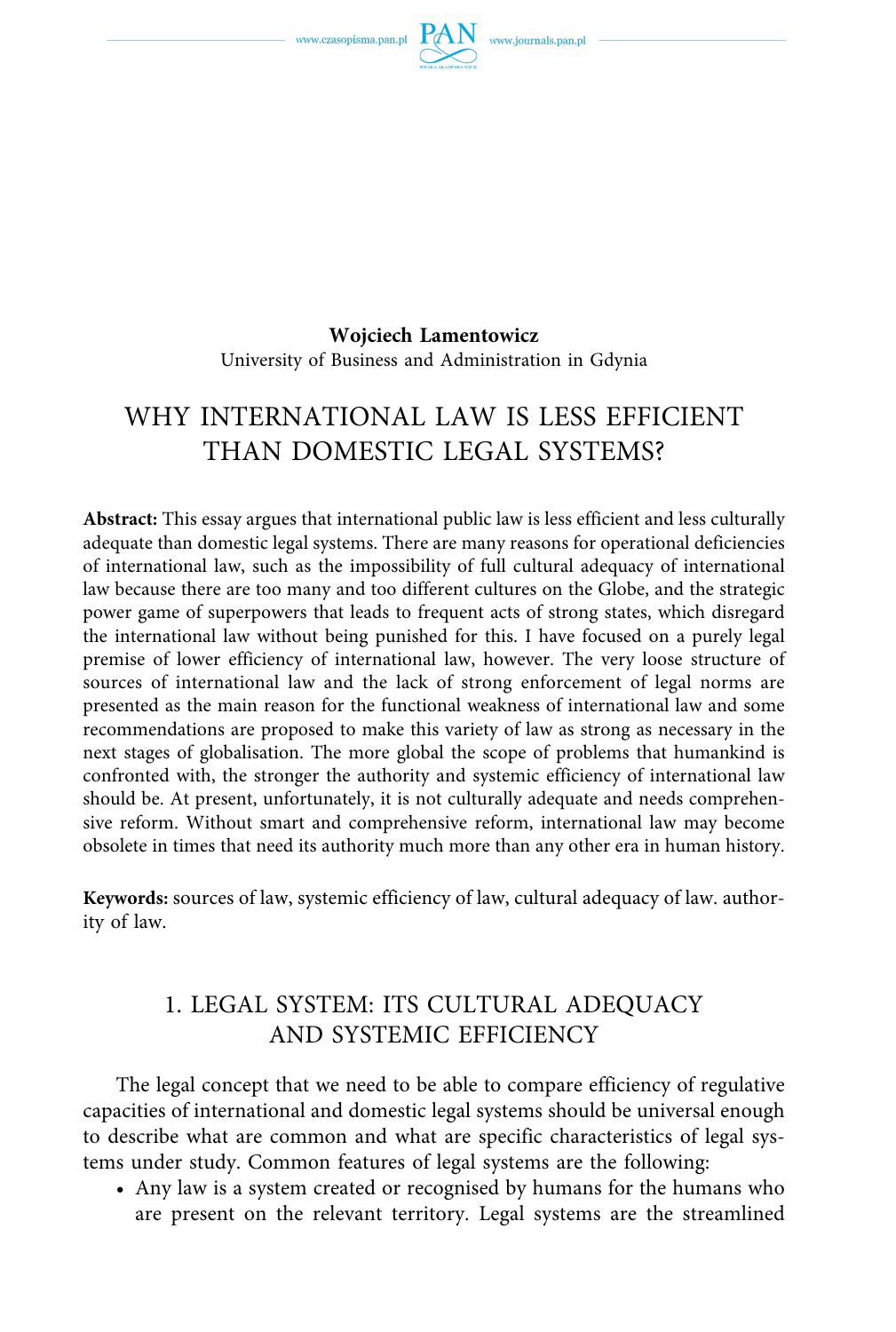configurations of social facts, such as human interactions which generate the process of emergence of valid norms of conduct<sup>1</sup>.

- The groups in power at a given moment may enact the laws by legislative authority within specific states or just recognise some longstanding customs as binding, valid and worthy of being enforced. International law is made by contracts or agreements between at least of two actors.
- The law is a system of rules and principles of conduct. Its fundamental and primary purpose is to regulate modes of conduct of any person or organisation in such a way that facilitates cooperation, or at least reduces the conflict of interests. No single and singular legal rule or principle can regulate the conduct of individuals or organisations.

Only dynamic interactions of valid norms and cooperation of many relevant legal norms in conjunction with facts may have the power and authority to regulate the conduct of any subject under a specific legal system. The system regulates because it is a system and a singular norm that belongs to this system is inefficient without necessary cooperation with many other norms that belong to this system.

Systemic efficiency of international law is less feasible than systemic efficiency of domestic law because of many reasons but the fundamental reason is well known – systemic emergence of social power in the international community is much harder to produce than in conditions of a specific state and its legal system. Normative legal systems are binding on all subjects on equal terms and nobody should be identified as homo sacer, the outlawed person orone that shall not be protected by the law and shall have no rights and duties under this law.

This means that the efficiency of law is a complex matter referring to the cultural adequacy of legal systems and different styles of *executio iuris* in the broad sense. The more adequate is an operating legal system and the higher are its capabilities to adapt to dynamic conditions, the higher could be its capability to regulate behaviours and social processes. Adaptations of legal systems must be flexible and smooth enough to be able to:

- address the pressing social needs of nations and civil societies;
- foster the civilisational development of contemporary societies and cultures;
- serve the interests of the dominant groups without ignoring the interests of non-dominant groups;
- be consistent with the level of development of a society or societies;
- express the values shared by majorities and to protect the values of many minorities living under a legal system;
- reproduce the systemic legitimacy of impersonal norms and principles;

 $1$  Legal systems as emergent phenomena were presented in my most recent three books – Status prawny i dynamika porządku prawnego, Łódź 2017; Teoria i filozofia prawa: wykłady, Gdynia 2019; Interpretacja prawnicza: omnia sunt interpretanda, Warszawa 2020.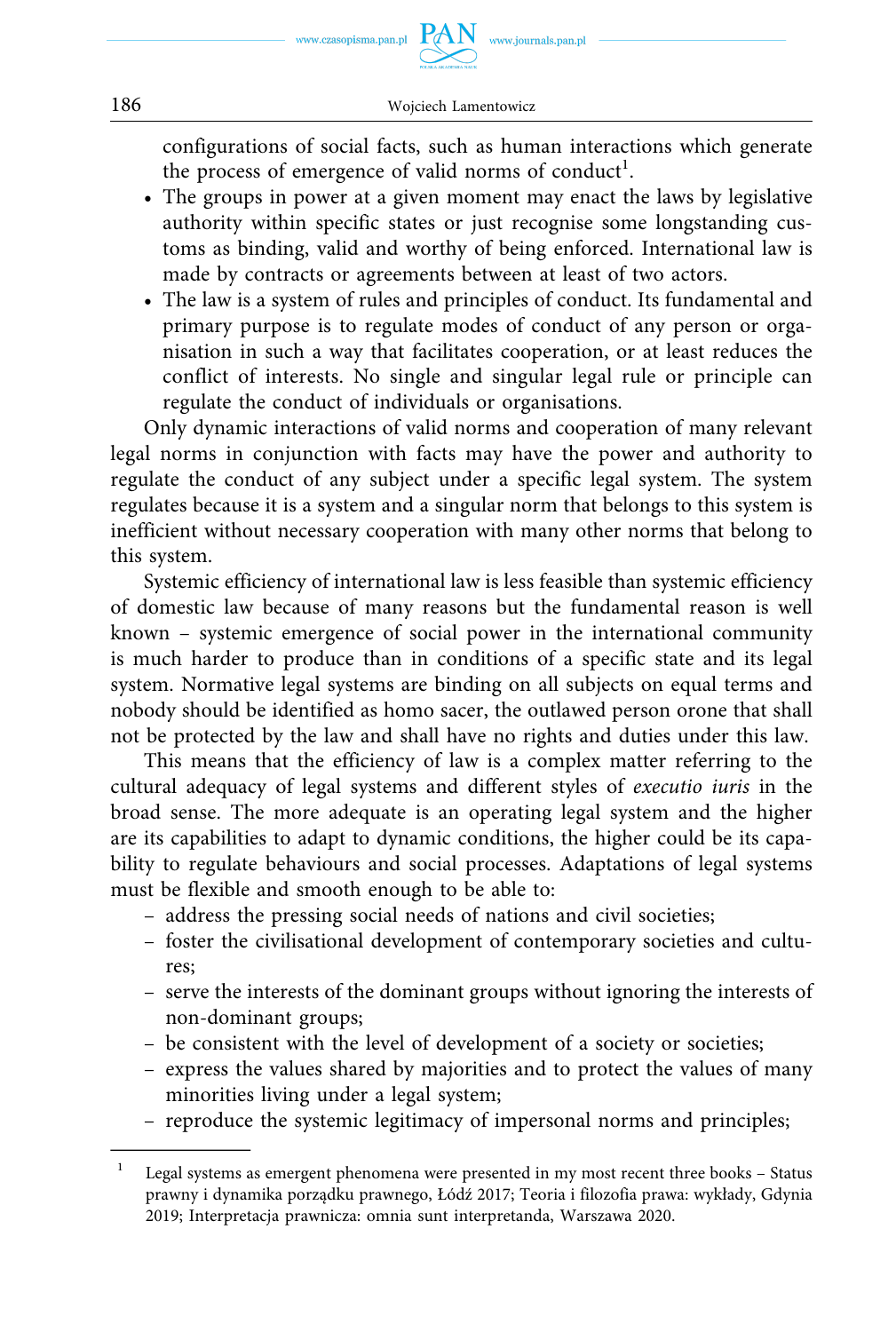WHY INTERNATIONAL LAW IS LESS EFFICIENT THAN DOMESTIC LEGAL SYSTEMS? 187

- not violate cultural identities and traditions that are alive in the social memory of large groups of the people and expressed in morality or the rules practical prudence and common sense;
- be conducive to social and economic development and to expectations about the quality of living in a specific time.

I assume that there can be at least two sets of criteria that could allow us to make a reasonable valuation of regulative efficiency of legal systems defined by the following questions:

- how many subjects under the given legal system obey the rules and principles of this system of regulation? How many of them do what they should do?
- and if they do not obey the law, are they duly punished by any established public authority?

My purpose in this essay is to claim that international law at present is less efficient than many of the domestic legal systems due to the following reasons: a. the very nature of sources of international law, b. impossibility of full cultural adequacy of international law because there are too many and too different cultures on the Globe, and c. the strategic power game of superpowers that leads to frequent acts of strong states which disregard international law without being punished for this. The present essay will focus only on the first reason for the weakness of international law in providing solutions. Let us look at a realist critique of the sources of international public law.

## 2. SOURCES OF INTERNATIONAL PUBLIC LAW AS AN OBSTACLE TO ITS EFFICIENCY

There is a great variety of sources where one can find rules regulating actions of participants in the international system or world order, such as multilateral and bilateral treaties, international customs, general widely recognised principles of law, decisions of national and lower courts and scholarly writings of legal experts of high professional reputation. Article 38(1) of the Statute of the International Court of Justice is generally recognized as a definitive statement of the sources of international law. It requires the Court to apply, among other things, (a) international conventions, whether general or particular, establishing rules expressly recognized by the contesting states; (b) international custom, as evidence of a general practice accepted as law; (c) the general principles of law recognised by civilized nations; (d) subject to the provisions of Article 59, judicial decisions and the teachings of the most highly qualified of the legal experts of various nations, as subsidiary means for the determination of rules of law.

The sources of international public law are to a lesser degree a system than the sources of domestic law because their hierarchy is less consistent and is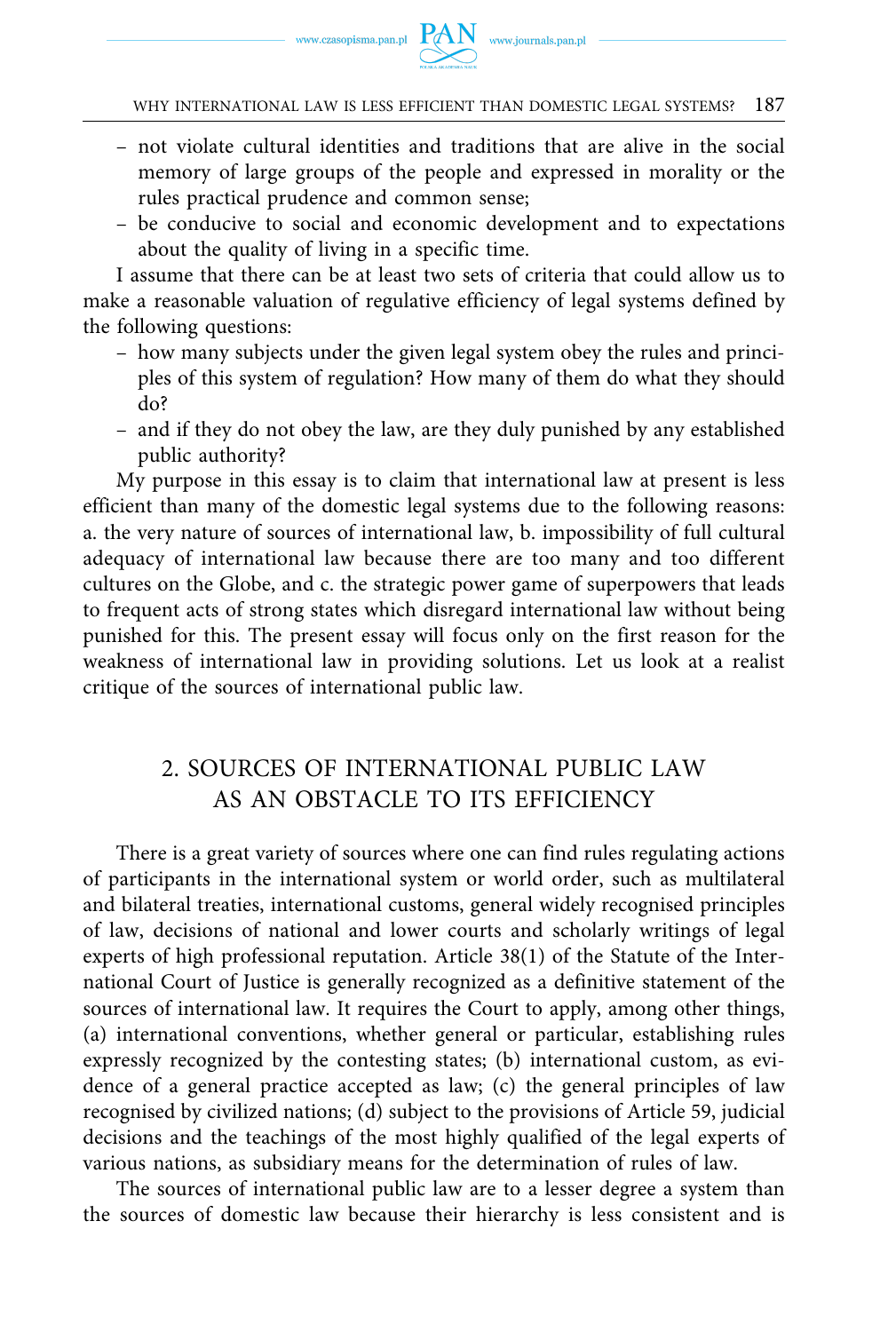

188 Wojciech Lamentowicz

a subject of ongoing debate in the expert's community<sup>2</sup>. The hierarchy of norms and their sources increases the regulative efficiency of legal systems and contributes to a deeper and clearer interpretation of legal norms and facts of the case under scrutiny. The missing link in this chain of interpretative decisions is a shaky and disputable hierarchy of norms in international law. The second missing component is the lack of interconnections between different types of sources of international law.

#### 2.1. TREATIES AND THE *IUS COGENS*

The hardest pieces of international law are multilateral conventions and bilateral treaties which are sometimes regarded as a positive law or at least as an equivalent of positive law enacted in municipal systems nowadays. The preference between sources of international law is given to treaties so the rules established by treaty should take preference if such a valid and relevant treaty exists. But in many cases it does not exist or there are obvious inconsistencies between the multilateral convention and a bilateral treaty that could apply to the facts of the case. If there are two treaties valid and binding, i.e. multilateral and bilateral, it is not clear which one shall take preference. Such a gridlock is extremely rare under domestic law. This kind of missing hierarchy is exacerbated by the fact that international law has no equivalent to a constitutional act of the supreme authority. There is, however, one convention that can be perceived as superior to any other treaty – the obligations under the United Nations Charter override the terms of other treaties (Article 103 of the United Nations Charter).

Above the UN Charter there is something incurably unclear but highly regarded as a supreme set of rules. A peremptory norm, or *ius cogens,* is a principle of international law considered so fundamental that it overrides all other sources of international law, including even the Charter of the United Nations. The principle of *ius cogens* is enshrined in Article 53 of the Vienna Convention on the Law of Treaties: "For the present Convention, a peremptory norm of general international law is a norm accepted and recognised by the international community of States as a whole as a norm from which no derogation is permitted and which can be modified only by a subsequent norm of general international law having the same character". The trouble is that this regulation presupposes that there exists such a community of States as a whole" or at least that this variety of community is feasible in a foreseeable future. It is doubtful and this presupposition seems to be an effect of the wishful thinking very remote from the real world in which we must live.

The list of *juris cogentis*' rules is not very long, as it includes prohibitions of such crimes and wrongful acts as waging aggressive war, war crimes, crimes

<sup>&</sup>lt;sup>2</sup> M. Prost, *Hierarchy and the sources of international law: a critique*, (in:) The Oxford handbook on the sources of international law, Jean d'Aspremont Samantha Besson eds., 2017.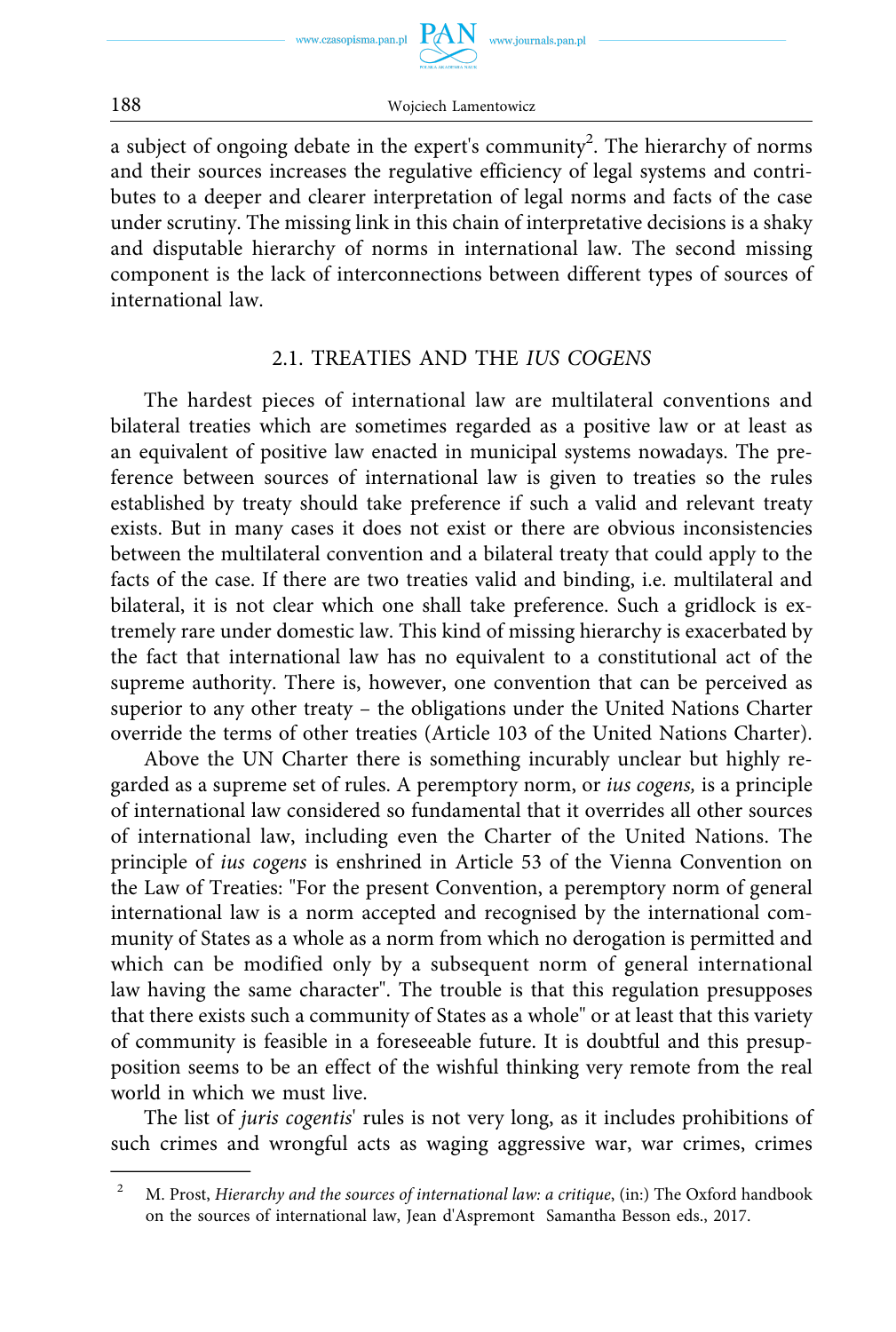

#### WHY INTERNATIONAL LAW IS LESS EFFICIENT THAN DOMESTIC LEGAL SYSTEMS? 189

against humanity, piracy, genocide, apartheid, slavery and torture. Respect for fundamental human rights and first of all human dignity and freedom is regarded as *ius cogens* but there is no overall agreement about this matter among legal experts<sup>3</sup>.

Another trouble with *ius cogens* is that it remains unclear who may decide about the extension of the catalogue of norms that belong to this supreme category. What we know is that the emergence of a rule of *ius cogens* should be essentially similar to that required to establish the creation of a new rule of customary international law. Therefore, *ius cogens* could be perceived as a special principle of custom with superadded opinions strongly influenced by particular interest of policymakers among the ruling groups in more than 200 states.

The structural shortcoming of the treaties is their limited binding force in comparison to enacted bills or other acts of domestic law. Domestic laws are equally binding for all physical and legal persons who are present on the territory of a given state. Treaties are binding sources of obligations for the parties to them. Contractual obligation cannot be imposed on a state by international treaty without the consent of the subject to it expressed in an act of ratification. Domestic laws impose legal obligations upon its subjects without their consent; this unpleasant truth is taken seriously as a trivial necessity even in liberal democratic states with long and decent traditions of responsive governance. It is more true in totalitarian and authoritarian regimes, that are unfortunately more widespread than democracies. In international law, only the rules of the *ius cogens* have a universal character and apply to all states, irrespective of their wishes and interests.

#### 2.2. CUSTOMARY LAW

International customs are binding for all members of the global system but there are only very few multilateral conventions of universal, general applicability all over the Globe. For example, laws on global commons or laws regulating the *ius ad bellum* are universally approved and applicable. Most of the conventions are limited in the scope of their possible application and their effectiveness depends upon the number of states that ratified or acceded to the particular convention. Only a few such conventions have a sufficient number of parties to be regarded as international law in their own right. A universal or near-universal degree of formal acceptance is a rare situation. The Geneva Conventions for the Protection of War Victims of 1949 and the Vienna Convention on the Law of Treaties 1969 are rather exceptions to the rule than a rule itself in this regard.

Many treaties are interpreted as if they were customary law, because some actors have a vested interest in extending their binding power upon non-parties.

<sup>3</sup> V. D. Degan, Sources of international law, Netherlands: Martinus Nijhoff Publishers, 1997.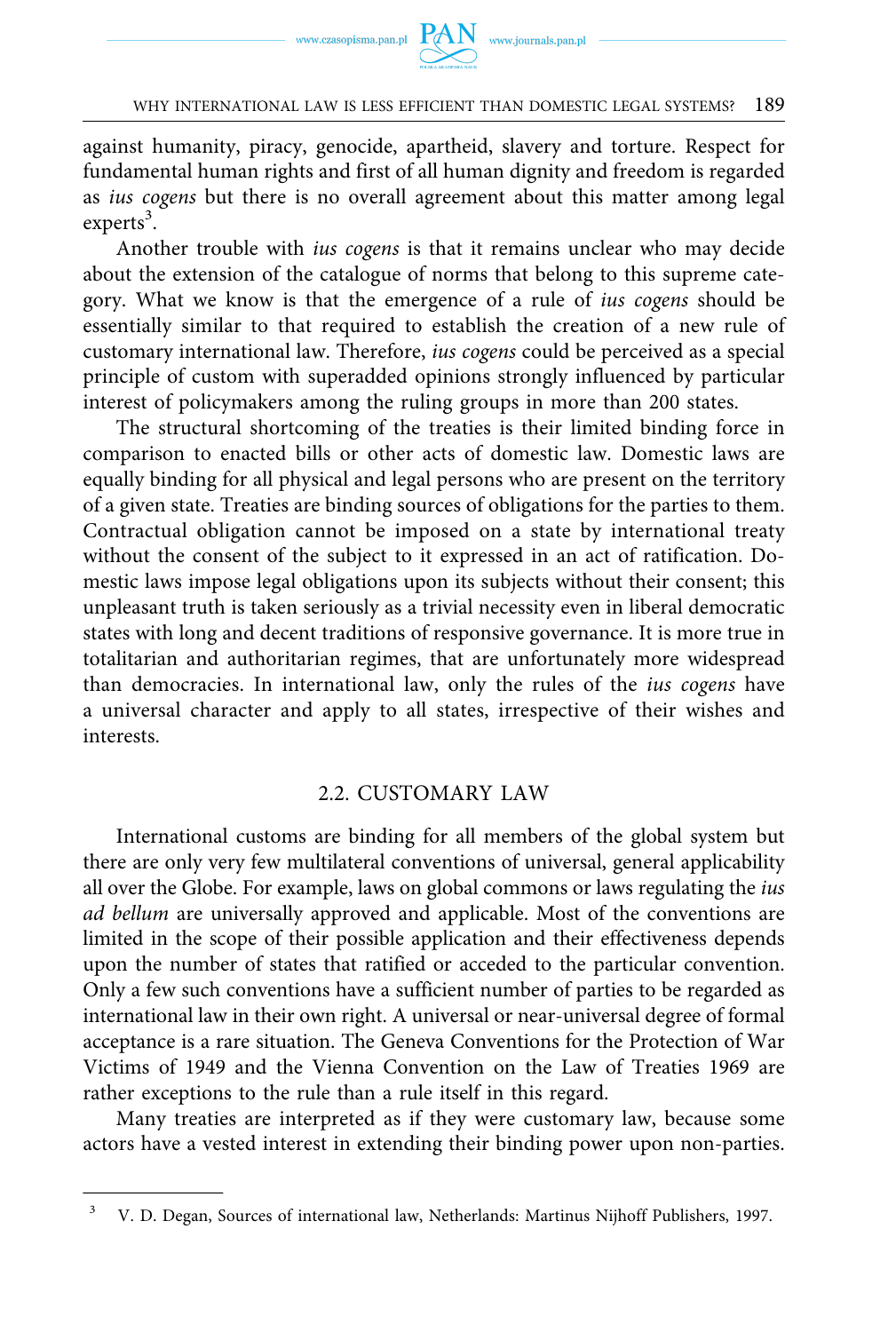Legal security and certainty of law are at risk in such situations and the general efficiency of treaties decreases.

Another practical trouble with a treaty is that as a part of its formal parties there may be some states that accepted the obligations of a treaty to which they are not party (never signed it duly, or signed, but never ratified). Limits to the validity of the treaty are more complex than the above-mentioned uncertainty. The treaty can be regarded as a source of law only when it is capable of affecting non-parties or has consequences for parties more extensive than those specifically required by the treaty itself. Thus, it is never certain if the specific treaty is a *ius cogens* (peremptory law) or not. Therefore, legal rule based on the treaty is to a greater extent created by the interpretation and application than it is in the case in an application of domestic law. It may have an impact on a lower efficiency of international law.

It is far from certain whether international treaties and international customs are sources of international law of equal validity. If we regard them as equally valid, it should mean that new customs may supersede older treaties and new treaties may override older customs. Also, *ius cogens* (peremptory norm) is rather a custom, not a treaty. Customary laws are replaced by enacted laws in domestic legal systems, but in international law many old customs survive for a longer time and make a clear hierarchy of sources almost impossible. Many customs cause a lot of confusion due to the lack of precise wording.

Article 38(1)(b) of the ICJ Statute refers to "international custom" as a source of international law emphasizing the two requirements of state practice plus acceptance of the practice as obligatory or *opinio juris sive necessitatis*. Both requirements are quite confusing and increase the risk of misinterpretation. Shall we regard as the state practice only real deeds of governments, or some words of its diplomats or leaders at the United Nations General Assembly as well? Are words only an expression of *opinio iuris* or are they a specific form of practice? And, if some speeches we can perceive as actions in practice, who should decide what speeches and how performed or by whom are of such weight that we can evaluate them as if they were practical deeds? How common, long-lasting, and consistent some practices must be to be rightly understood as *usus longaevus* that makes a customary law?

For more than 70 years it remains unclear whether official practices of the UN Security Council or The General Assembly may be regarded as an agreeable premise for the emergence of customary law. Debate on consistent practice and opinio iuris have led to one quite reasonable conclusion that both premises are equally important in the emergence of customary law. But this nice certainty is unfortunately not very good news. *Opinio iuris* is of course referring to individual psychology and a reasonable person can ask: what would be less certain than acts of an individual psyche about the validity of some institutional practices?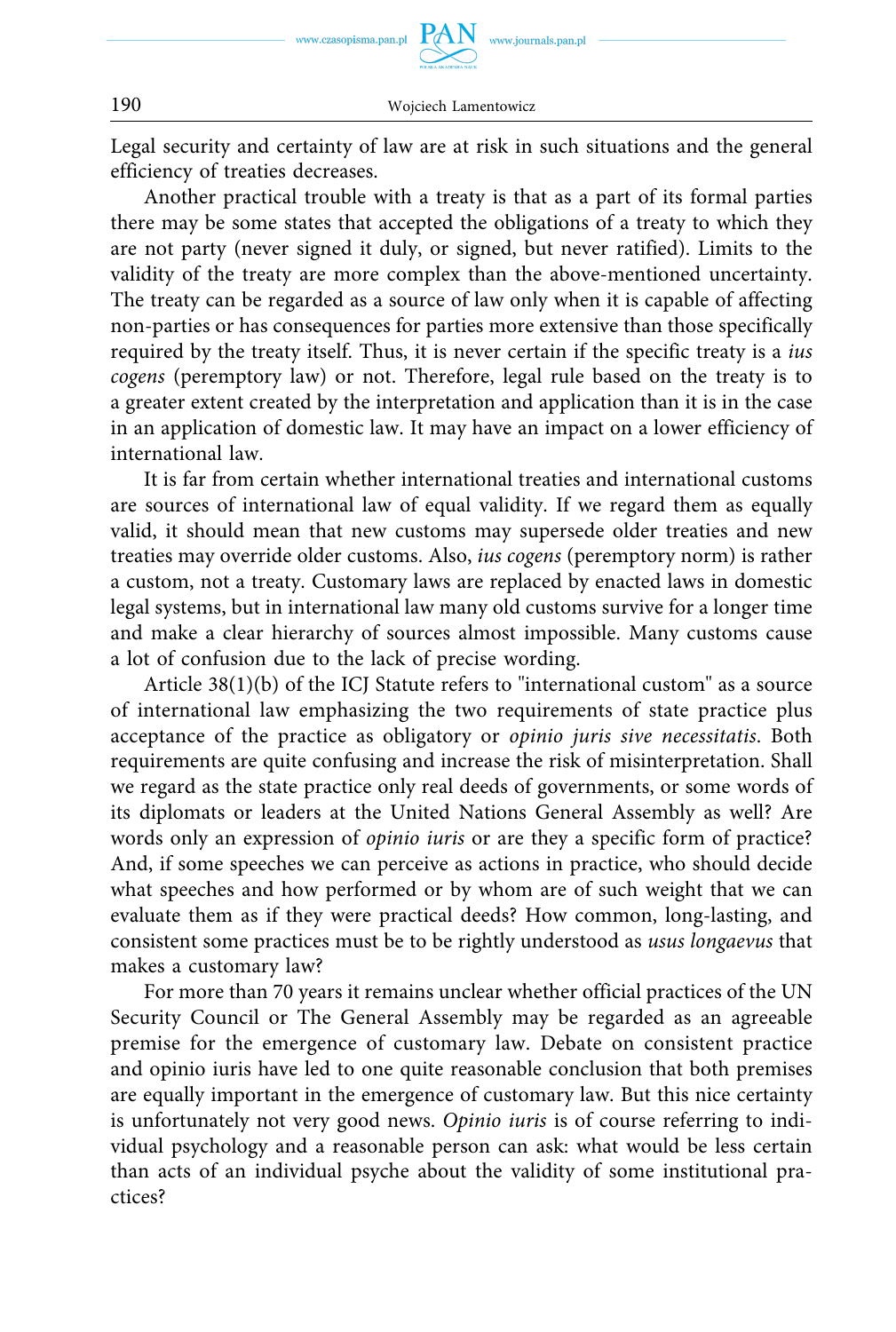

#### 2.3.GENERAL PRINCIPLES OF LAW

Even more confusion is made by "the general principles of law recognized by civilized nations" recommended as a source of international law by Article 38, paragraph 1(c) of the Statute of the International Court of Justice. Such standards are justified as rational derivations from many domestic legal systems: the standard of restitution for harm committed, the standard of rule understanding, modes of reasoning used for rule struggles, such as "*lex posterior derogat legi priori*", "*lex superior derogat legi inferiori*", and many other, such as: "*audiatur et altera part*", "*actori incumbit onus probandi*", "*pacta sunt servanda*", the principle of good faith, the principle of equity or estoppel. It is notoriously unclear whether general principles of law (sometimes simply principles of jurisprudence) should be recognised as principal or auxiliary sources of international law.

The scope of general principles of law is unclear and controversial. Despite this ongoing controversy, there is a widespread perception of general principles as an interpretative directive to the International Court of Justice to fill any gap in the law by reference to the general principles. There is a certain paradoxical logic in it – the more principles are unclear, the better they will serve the judges in their efforts to fill all gaps in treaties and customs. Even many hard-line legal positivists supported the application of general principles of law, provided that they had in some way been accepted by states as part of the legal system.

#### 2.4. JUDICIAL DECISIONS AND SCHOLARLY WRITINGS

What is certain and agreed upon by modern jurisprudence, is that judicial decisions can be regarded as auxiliary sources of international law. Judicial decisions are nothing more than an auxiliary source of international law because there is no rule of *stare decisis* in international public law. The decision of the International Court of Justice in the Hague has no binding force except between the parties and in respect of a particular case. Nobody has a duty of following the pattern of a decision in a specific ruling of the court.

The scholarly works of prominent jurists are not regarded as sources of international law. However, the wisdom of the best legal scholars helps develop the rules that are rooted in treaties, customs, and the general principles of law. This is accepted practice in the interpretation of international law.

#### 2.5. SOFT LAW

Another trouble-making source of international law is the soft law, which is based on the agreement between the states. It seems to be a variety of a strong recommendations, similar to *ius dispositivum* in municipal law; it is not binding but is valid, it is not a compelling reason for obedience and does not impose obligations, but rather a mutual promise that agreed action will be undertaken in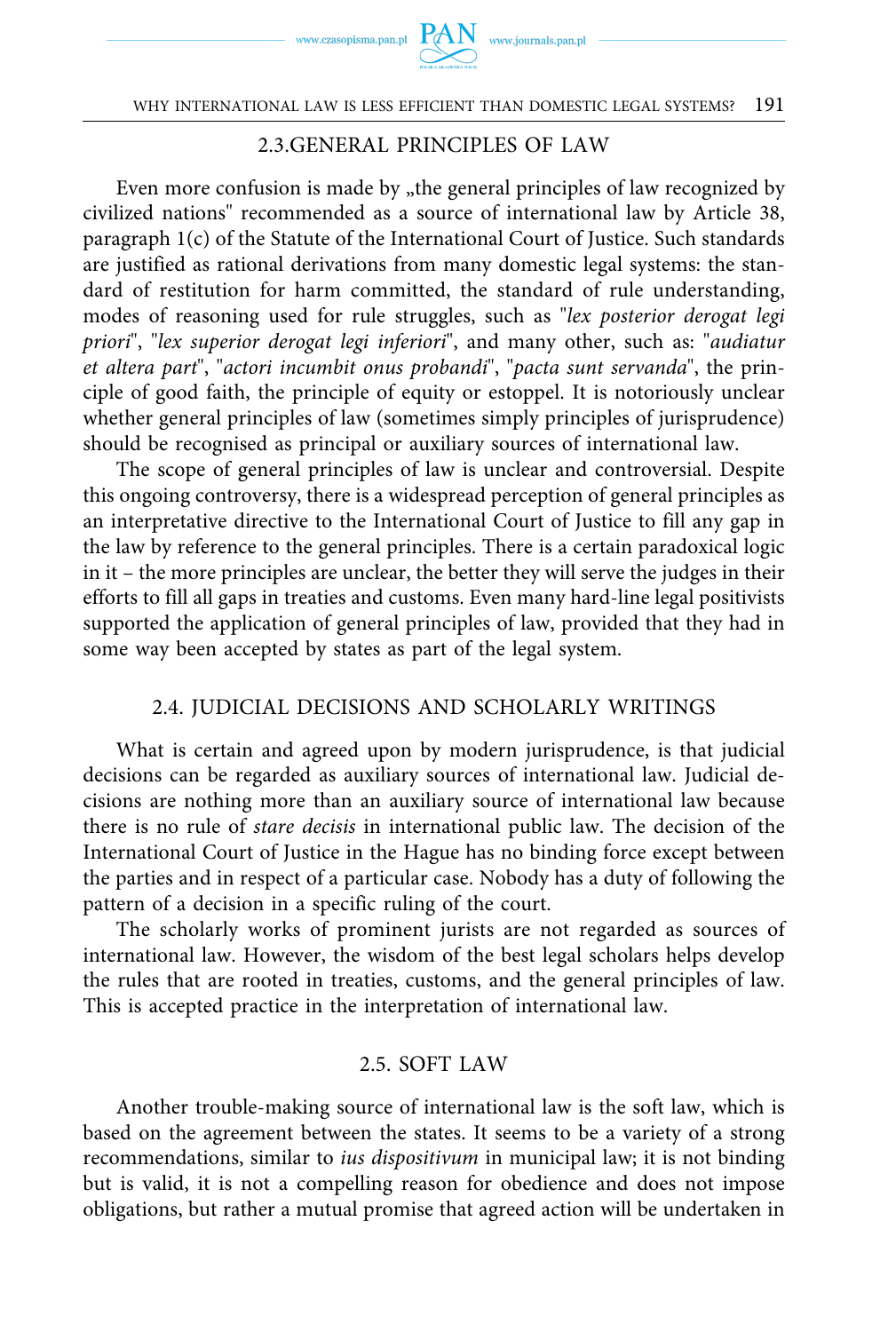a good faith. It is normativity, but less than commitment. Its legal force is undefined but real, this force is more than a mere possibility. Soft law is legally significant and relevant, but is unable to impose binding obligations on participants to the process of its emergence.

Soft law is not created as treaties, but rather is an emanation or emergence than the final product of the political will. Soft law "emerges", confirming the theory of emergent legal systems and legal orders. The subjects of international law in the third decade of the XXI century are not just states as it was in 1945, as many new highly motivated and powerful actors have emerged, such as international organisations, worldwide NGO's and multinationals. What is an even more relevant argument against the formalistic tradition of sources of international law, is a well-known fact that the practice of hundreds of new subjects is constantly changing realities and thus makes fertile ground for the spontaneous surfacing of the soft law.

### 3. CONCLUSIONS AND RECOMMENDATIONS

A semi-chaotic and non-systemic picture of the set of sources of international law may seem to be pessimist and perhaps somewhat exaggerated. It is made, however, with an intention that we, the lawyers, should do much more for better ordering these sources and therefore increase the systemic efficiency of international law. Global problems of humankind are serious enough and they cannot be solved just by the power games of politicians, competition among big corporations, and innovative ideas of technology designers.

International law must adapt faster to challenges and genuine global threats to preserve its regulative efficiency and innovation capacity in the future. The dignity of international law depends on broadening the traditional list of its sources. There is urgent need to prepare multilateral conventions on global epidemic diseases, natural disasters and the military use of drones. Better organised and more efficient international law may become a tool in humanistic social engineering on a global scale. I do not accept the approval of the present disorder in the sources of international law advocated by Jean d'Aspremont, despite the fact that I have learnt a lot from his works.

More efforts should be devoted to the ideas and projects of the constitution for the human community on the Globe which should clearly define what is *ius cogens* (human rights of all generations, many segments of space law for example), and what is soft law and how to apply it to the spontaneous or even chaotic dynamism of facts<sup>4</sup>. Real facts must compete with fake facts. Legal norms may help to make a proper distinction between the real, the virtual, and the

<sup>4</sup> T. Widłak, From international society to the international community. The constitutional evolution of international law, Gdansk 2015.